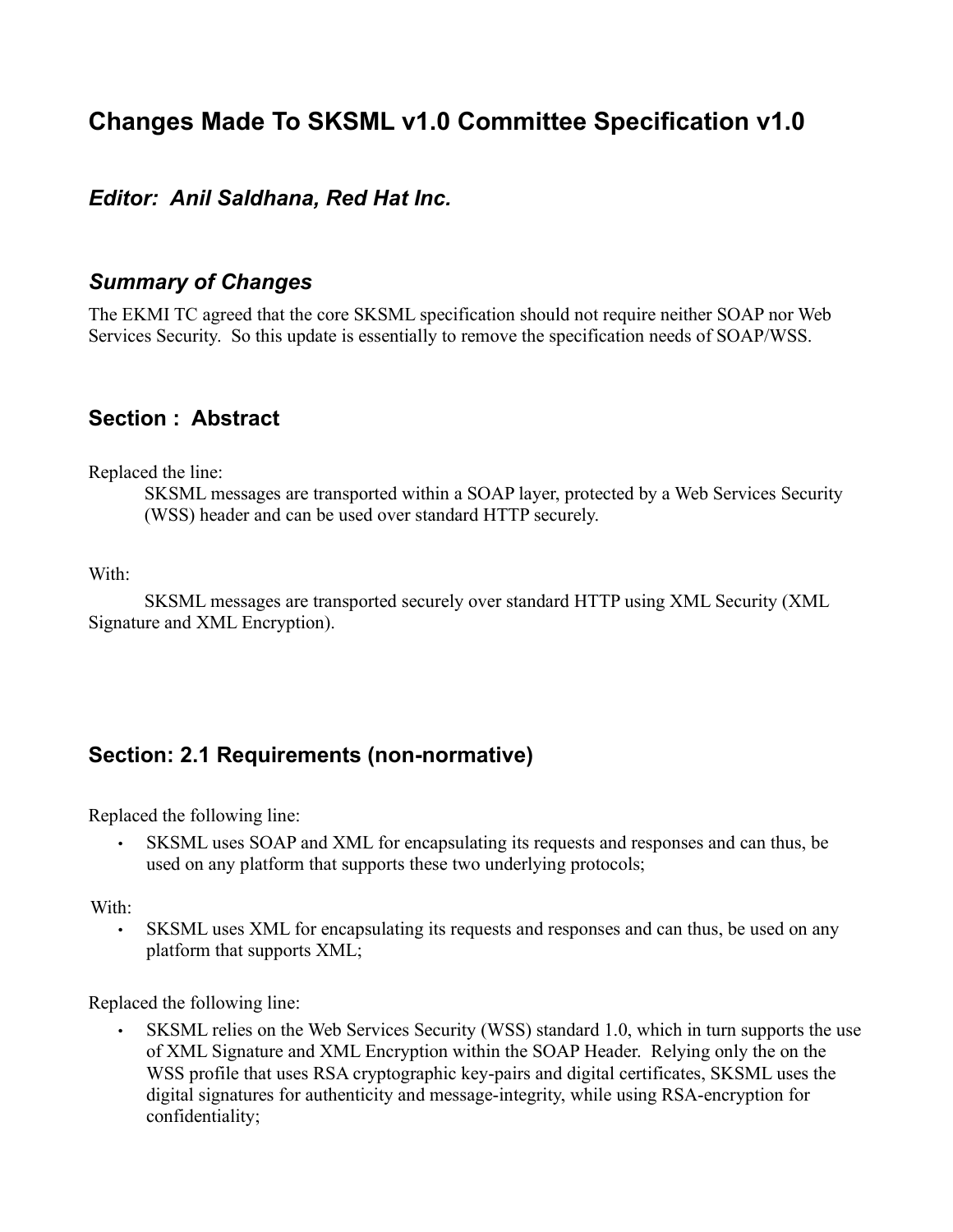With:

• SKSML relies on XML Signature and XML Encryption. Relying only the on the WSS profile that uses RSA cryptographic key-pairs and digital certificates, SKSML uses the digital signatures for authenticity and message-integrity, while using RSA-encryption for confidentiality;

### **Section: 3.1 Request for a new symmetric key**

Removed the following lines:

While the *SymkeyRequest* element is very simple, the Web Service Security (WSS) envelope – which provides security for all SKSML messages – expands the size of the message. The same request shown above, is displayed below in its entirety, with its WSS envelope. Please note that some content – such as Base64-encoded binary content - has been reformatted for aesthetics and clarity of the XML elements. The actual elements and data-types have been preserved from actual SKSML messages. For an interpretation of the XML elements shown below, please refer to **[WSS]**. For the sake of brevity, this specification will dispense with showing the SOAP envelope and the WSS elements in all other examples, when discussing SKSML. <SOAP-ENV:Envelope xmlns:SOAP-ENV="http://schemas.xmlsoap.org/soap/envelope/"> <SOAP-ENV:Header> <wsse:Security xmlns:wsse="http://docs.oasis-open.org/wss/2004/01/oasis-200401-wsswssecurity-secext-1.0.xsd" SOAP-ENV:mustUnderstand="1"> <wsse:BinarySecurityToken xmlns:wsu="http://docs.oasis-open.org/wss/2004/01/oasis-200401-wss-wssecurity-utility-1.0.xsd" EncodingType="http://docs.oasis-open.org/wss/2004/01/oasis-200401-wss-soapmessage-security-1.0#Base64Binary" ValueType="http://docs.oasis-open.org/wss/2004/01/oasis-200401-wss-x509-tokenprofile-1.0#X509v3" wsu:Id="XWSSGID-1172790302111-1738806553"> MIIDfDCCAmSgAwIBAgIIAe/AvliGc3AwDQYJKoZIhvcNAQELBQAwZzEmMCQGA1UEAxMdU3Ryb25nab S2V5IERFTU8gU3Vib3JkaW5hdGUgQ0ExJDAiBgNVBAsTG0ZvciBTdHJvbmdLZXkgREVNTyBVc2Ug1d T25seTEXMBUGA1UEChMOU3Ryb25nQXV0aCBJbmMwHhcNMDYwNzI1MTcxMDMwWhcNMDcwNzIa64dd3k A1UECxMbRm9yIFN0cm9uZ0tleSBERU1PIFVzZSBPbmx5MRcwFQYDVQQKEw5TdHJvbmdBdXRoIEl2da S2V5IERFTU8gU3Vib3JkaW5hdGUgQ0ExJDAiBgNVBAsTG0ZvciBTdHJvbmdLZXkgREVNTyBVc2Ugia T25seTEXMBUGA1UEChMOU3Ryb25nQXV0aCBJbmMwHhcNMDYwNzI1MTY0NjEwWhcNMDcwNzI1s34wdd NjEwWjBpMREwDwYKCZImiZPyLGQBARMBOTEVMBMGA1UEAxMMU0tTIFNlcnZlci0xMSQwIgYDVQsdw2 ExtGb3IgU3Ryb25nS2V5IERFTU8gVXNlIE9ubHkxFzAVBgNVBAoTDlN0cm9uZ0F1dGggSW5jMIIBd2 NBgkqhkiG9w0BAQEFAAOCAQ8AMIIBCgKCAQEAztppqRoU5A8plxx1Rz1QEUnlAAM1D5g9+isIr3wxa hbwjtFSMYilnY4iV77xU/nsMOnMZ7RxsLYKdCzQ1ODVYqQwqmAvaJ5Z6SVy34gZ51YG+rSWE3NjFsd bOXW8RJYA/Tn6Lmht/qngrcaqqmtP0cAAiMRZOWtCTmC2K/LEqDabXSyU6Hh8ySNE3njybvmWpresf zsYokTdvnWQqT6tKo1OwJsdJ1+hxM7DrnMLvMNq5reINfsKhDdX17wzhrBUx+hiYA/qo8tMXkL6wsd 4PN5dYugtzpSzIdUO5tIg58Avhzwo7hy5oofBlKFY22CeljQ36u0bMjuyGj6UYHs3rdfdfsds32rda YzCBnzANBgkqhkiG9w0BAQEFAAOBjQAwgYkCgYEAyAmxMZhYA8wHJ4UE4b61s51JVWe4Fygj4MCf3a hvcNAQELBQADggEBACK05PtvZD4WPglOe= </wsse:BinarySecurityToken> <ds:Signature xmlns:ds="http://www.w3.org/2000/09/xmldsig#"> <ds:SignedInfo> <ds:CanonicalizationMethod Algorithm="http://www.w3.org/2001/10/xml-exc-c14n#"> <InclusiveNamespaces xmlns="http://www.w3.org/2001/10/xml-exc-c14n#" PrefixList="wsse SOAP-ENV"/> </ds:CanonicalizationMethod> <ds:SignatureMethod Algorithm="http://www.w3.org/2000/09/xmldsig#rsasha1"/> <ds:Reference URI="#XWSSGID-1172790300636-653454040"> <ds:DigestMethod Algorithm="http://www.w3.org/2000/09/xmldsig#sha1"/>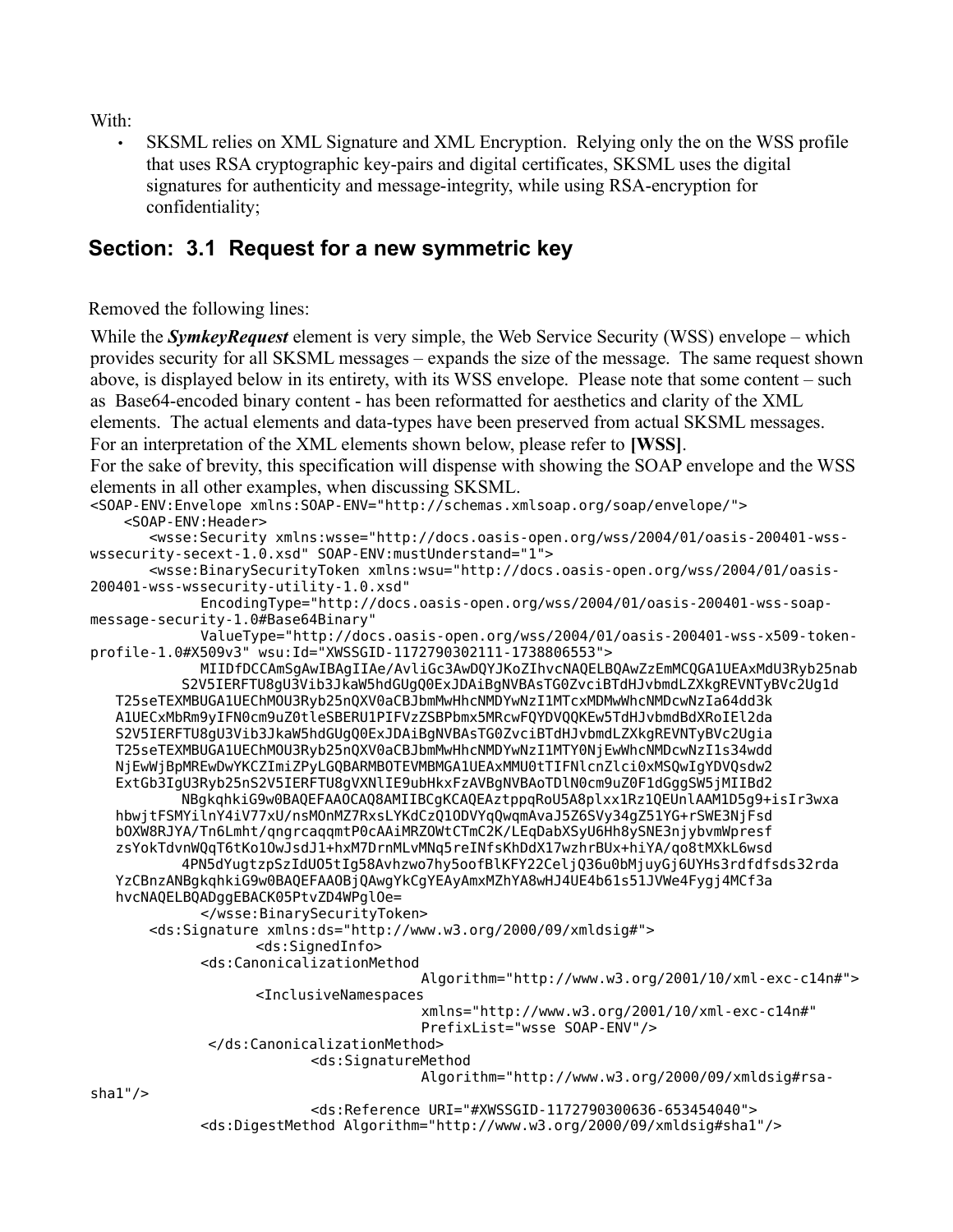```
<ds:DigestValue>lU4m+rp4oebgl9g+t3nRaZYqUlE=</ds:DigestValue>
                          </ds:Reference>
              <ds:Reference URI="#XWSSGID-1172790300637708871805">
              <ds:DigestMethod Algorithm="http://www.w3.org/2000/09/xmldsig#sha1"/>
           <ds:DigestValue>WCpOmTCbffcEHXhGf5rlEYWLrZg=</ds:DigestValue>
                          </ds:Reference>
                    </ds:SignedInfo>
                     <ds:SignatureValue>
           svStAvBRRrF+g2biPl7uWHkJTQPIl8t4phMbOZQsZlQcn36tcMSj/a4+4LPNfOB3Y8yO2lr1Oa1
           fGqCPAWZNuEH34VQEM196rRwV258mgp8uwpXEYJIgPJqg89w8+/NdaODccLQ2Bizu7QM/HSM2ab
                    ogNJwqmbSyIazOsnOcU=
                    </ds:SignatureValue>
           <ds:KeyInfo>
              <wsse:SecurityTokenReference xmlns:wsu="http://docs.oasis-
open.org/wss/2004/01/oasis-200401-wss-wssecurity-utility-1.0.xsd"
                         wsu:Id="XWSSGID-1172790300633-442423344">
                          <wsse:Reference URI="#XWSSGID-1172790302111-1738806553" 
                                        ValueType="http://docs.oasis-
open.org/wss/2004/01/oasis-200401-wss-x509-token-profile-1.0#X509v3"/>
                          </wsse:SecurityTokenReference>
                    </ds:KeyInfo>
             </ds:Signature>
        <wsu:Timestamp xmlns:wsu="http://docs.oasis-open.org/wss/2004/01/oasis-200401-wss-
wssecurity-utility-1.0.xsd" wsu:Id="XWSSGID-1172790300637708871805">
                    <wsu:Created>2007-03-01T23:05:00Z</wsu:Created>
                    <wsu:Expires>2007-03-01T23:05:05Z</wsu:Expires>
             </wsu:Timestamp>
           </wsse:Security>
    </SOAP-ENV:Header>
    <SOAP-ENV:Body xmlns:wsu="http://docs.oasis-open.org/wss/2004/01/oasis-200401-wss-
wssecurity-utility-1.0.xsd" wsu:Id="XWSSGID-1172790300636-653454040">
             <ekmi:SymkeyRequest
                   xmlns:ekmi="http://docs.oasis-open.org/ekmi/2008/01">
                    <ekmi:GlobalKeyID>10514-0-0</ekmi:GlobalKeyID>
             </ekmi:SymkeyRequest>
           </SOAP-ENV:Body>
</SOAP-ENV:Envelope>
```
#### **Section: 3.2 : Response with a new symmetric key**

The following line has been removed:

(The SOAP message, as indicated earlier, is secured using WSS, but only the actual SKSML content is displayed and discussed here).

#### **Section 3.3 : Request for an existing symmetric key**

The following line has been removed:

(The SOAP message is secured using WSS, but only the actual SKSML content is displayed and discussed here).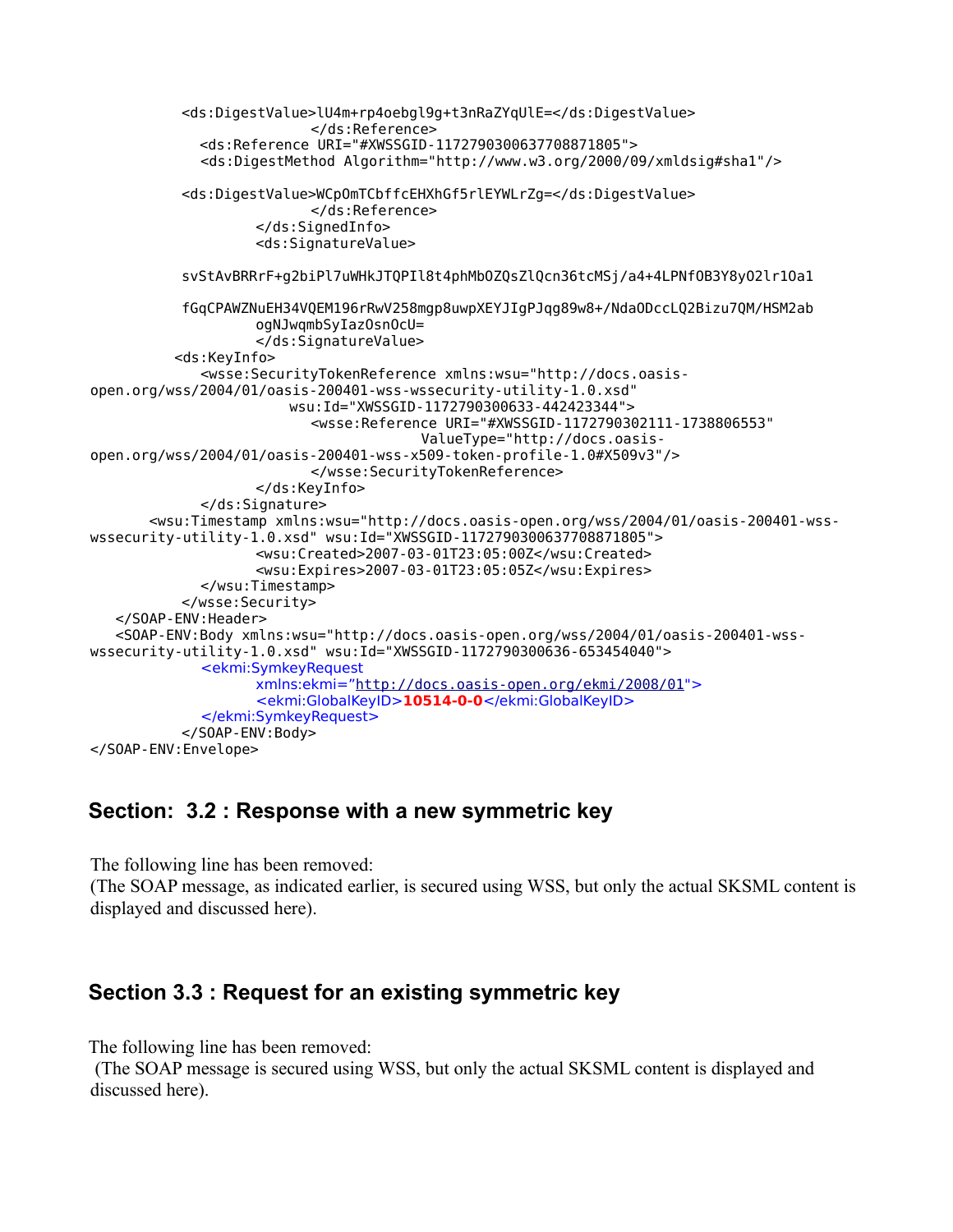## **Section 3.8: Response with multiple new symmetric keys**

The following line has been removed:

Additionally, the SOAP message, as indicated earlier, is secured using WSS, but only the actual SKSML content is displayed and discussed here.

### **Section 3.14 Request for a symmetric key-caching policy**

The following lines has been removed:

For an interpretation of the XML elements shown below, please refer to **[WSS]**.

For the sake of brevity, this specification will dispense with showing the SOAP envelope and the WSS elements in all other examples, when discussing SKSML.

```
<SOAP-ENV:Envelope xmlns:SOAP-ENV="http://schemas.xmlsoap.org/soap/envelope/">
     <SOAP-ENV:Header>
        <wsse:Security xmlns:wsse="http://docs.oasis-open.org/wss/2004/01/oasis-200401-wss-
wssecurity-secext-1.0.xsd" SOAP-ENV:mustUnderstand="1">
        <wsse:BinarySecurityToken xmlns:wsu="http://docs.oasis-open.org/wss/2004/01/oasis-
200401-wss-wssecurity-utility-1.0.xsd" 
             EncodingType="http://docs.oasis-open.org/wss/2004/01/oasis-200401-wss-soap-
message-security-1.0#Base64Binary" 
             ValueType="http://docs.oasis-open.org/wss/2004/01/oasis-200401-wss-x509-token-
profile-1.0#X509v3" wsu:Id="XWSSGID-1172790302111-1738806553">
             MIIDfDCCAmSgAwIBAgIIAe/AvliGc3AwDQYJKoZIhvcNAQELBQAwZzEmMCQGA1UEAxMdU3Ryb25nab
       S2V5IERFTU8gU3Vib3JkaW5hdGUgQ0ExJDAiBgNVBAsTG0ZvciBTdHJvbmdLZXkgREVNTyBVc2Ug1d
       T25seTEXMBUGA1UEChMOU3Ryb25nQXV0aCBJbmMwHhcNMDYwNzI1MTcxMDMwWhcNMDcwNzIa64dd3k
       A1UECxMbRm9yIFN0cm9uZ0tleSBERU1PIFVzZSBPbmx5MRcwFQYDVQQKEw5TdHJvbmdBdXRoIEl2da
       S2V5IERFTU8gU3Vib3JkaW5hdGUgQ0ExJDAiBgNVBAsTG0ZvciBTdHJvbmdLZXkgREVNTyBVc2Ugia
       T25seTEXMBUGA1UEChMOU3Ryb25nQXV0aCBJbmMwHhcNMDYwNzI1MTY0NjEwWhcNMDcwNzI1s34wdd
       NjEwWjBpMREwDwYKCZImiZPyLGQBARMBOTEVMBMGA1UEAxMMU0tTIFNlcnZlci0xMSQwIgYDVQsdw2
       ExtGb3IgU3Ryb25nS2V5IERFTU8gVXNlIE9ubHkxFzAVBgNVBAoTDlN0cm9uZ0F1dGggSW5jMIIBd2
             NBgkqhkiG9w0BAQEFAAOCAQ8AMIIBCgKCAQEAztppqRoU5A8plxx1Rz1QEUnlAAM1D5g9+isIr3wxa
       hbwjtFSMYilnY4iV77xU/nsMOnMZ7RxsLYKdCzQ1ODVYqQwqmAvaJ5Z6SVy34gZ51YG+rSWE3NjFsd
       bOXW8RJYA/Tn6Lmht/qngrcaqqmtP0cAAiMRZOWtCTmC2K/LEqDabXSyU6Hh8ySNE3njybvmWpresf
       zsYokTdvnWQqT6tKo1OwJsdJ1+hxM7DrnMLvMNq5reINfsKhDdX17wzhrBUx+hiYA/qo8tMXkL6wsd
4PN5dYugtzpSzIdUO5tIg58Avhzwo7hy5oofBlKFY22CeljQ36u0bMjuyGj6UYHs3rdfdfsds32rda
       YzCBnzANBgkqhkiG9w0BAQEFAAOBjQAwgYkCgYEAyAmxMZhYA8wHJ4UE4b61s51JVWe4Fygj4MCf3a
       hvcNAQELBQADggEBACK05PtvZD4WPglOe=
             </wsse:BinarySecurityToken>
        <ds:Signature xmlns:ds="http://www.w3.org/2000/09/xmldsig#">
                    <ds:SignedInfo>
              <ds:CanonicalizationMethod 
                                        Algorithm="http://www.w3.org/2001/10/xml-exc-c14n#">
                     <InclusiveNamespaces 
                                        xmlns="http://www.w3.org/2001/10/xml-exc-c14n#" 
                                        PrefixList="wsse SOAP-ENV"/>
               </ds:CanonicalizationMethod>
                          <ds:SignatureMethod 
                                        Algorithm="http://www.w3.org/2000/09/xmldsig#rsa-
sha1"/>
                          <ds:Reference URI="#XWSSGID-1172790300636-653454040">
               <ds:DigestMethod Algorithm="http://www.w3.org/2000/09/xmldsig#sha1"/>
           <ds:DigestValue>lU4m+rp4oebgl9g+t3nRaZYqUlE=</ds:DigestValue>
                          </ds:Reference>
               <ds:Reference URI="#XWSSGID-1172790300637708871805">
               <ds:DigestMethod Algorithm="http://www.w3.org/2000/09/xmldsig#sha1"/>
           <ds:DigestValue>WCpOmTCbffcEHXhGf5rlEYWLrZg=</ds:DigestValue>
                          </ds:Reference>
```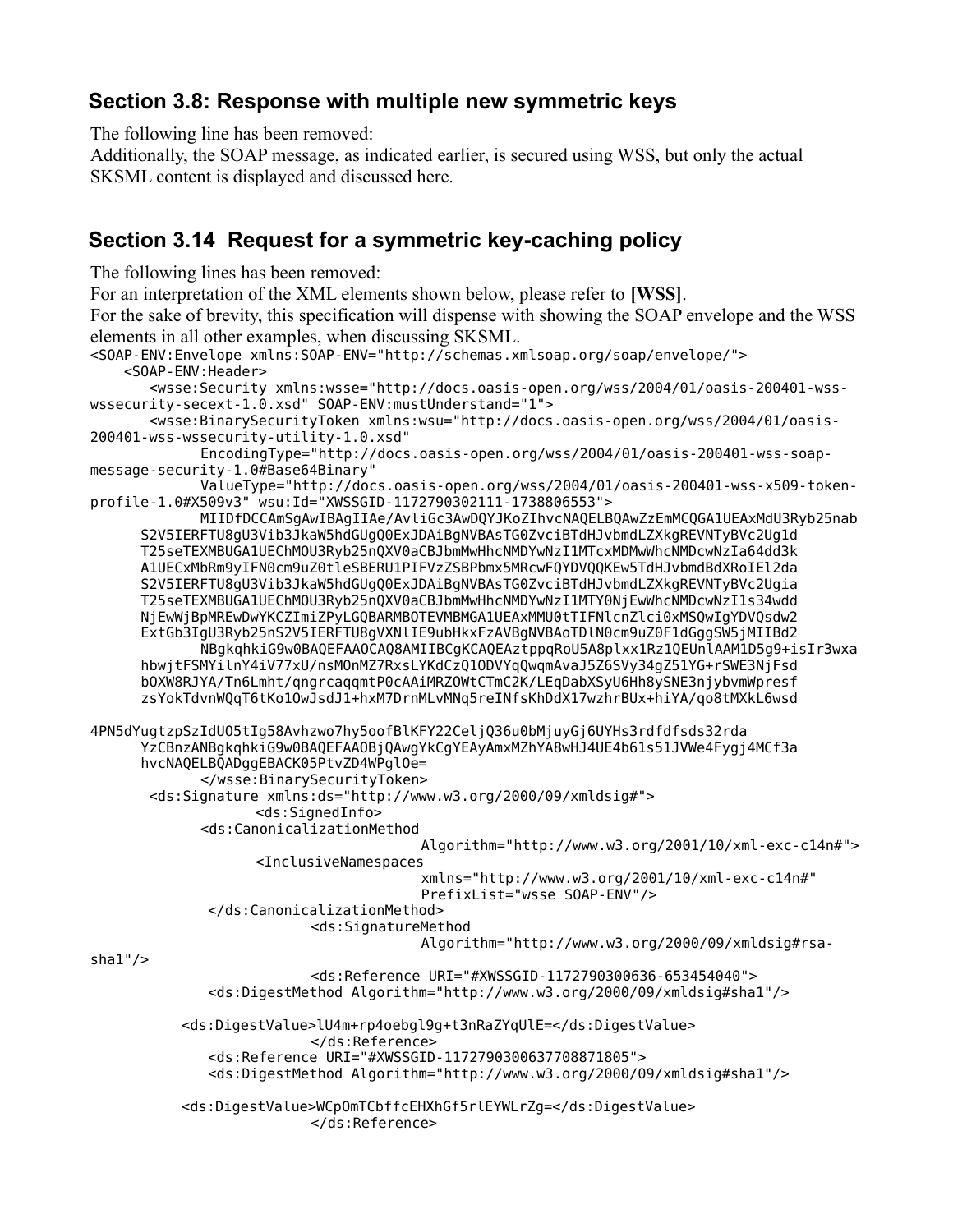```
</ds:SignedInfo>
                     <ds:SignatureValue>
           svStAvBRRrF+g2biPl7uWHkJTQPIl8t4phMbOZQsZlQcn36tcMSj/a4+4LPNfOB3Y8yO2lr1Oa1
           fGqCPAWZNuEH34VQEM196rRwV258mgp8uwpXEYJIgPJqg89w8+/NdaODccLQ2Bizu7QM/HSM2ab
                    ogNJwqmbSyIazOsnOcU=
                    </ds:SignatureValue>
           <ds:KeyInfo>
              <wsse:SecurityTokenReference xmlns:wsu="http://docs.oasis-
open.org/wss/2004/01/oasis-200401-wss-wssecurity-utility-1.0.xsd"
                         wsu:Id="XWSSGID-1172790300633-442423344">
                          <wsse:Reference URI="#XWSSGID-1172790302111-1738806553" 
                                        ValueType="http://docs.oasis-
open.org/wss/2004/01/oasis-200401-wss-x509-token-profile-1.0#X509v3"/>
                          </wsse:SecurityTokenReference>
                    </ds:KeyInfo>
             </ds:Signature>
        <wsu:Timestamp xmlns:wsu="http://docs.oasis-open.org/wss/2004/01/oasis-200401-wss-
wssecurity-utility-1.0.xsd" wsu:Id="XWSSGID-1172790300637708871805">
                    <wsu:Created>2007-03-01T23:05:00Z</wsu:Created>
                    <wsu:Expires>2007-03-01T23:05:05Z</wsu:Expires>
             </wsu:Timestamp>
           </wsse:Security>
    </SOAP-ENV:Header>
    <SOAP-ENV:Body xmlns:wsu="http://docs.oasis-open.org/wss/2004/01/oasis-200401-wss-
wssecurity-utility-1.0.xsd" wsu:Id="XWSSGID-1172790300636-653454040">
....
           </SOAP-ENV:Body>
```
</SOAP-ENV:Envelope>

Added [n03] -[n05] to include a XML Digital Signature block.

#### **Section 3.15 Response with a symmetric key-caching policy (1)**

The following line has been removed:

(The SOAP message, as indicated earlier, is secured using WSS, but only the actual SKSML content is displayed and discussed here).

## **Section 4.1 Element <SymkeyRequest>**

Removed the following line:

While it is a top-level element within this specification, a  $\leq$  symkeyRequest > element MUST be enclosed within a *SOAP Body* element of a *SOAP Envelope* to conform to the security requirements of this specification. The *SOAP Header* of the *SOAP Envelope* MUST enclose a *Security* element conforming to **[WSS]** with a *ValueType* attribute containing the value [http://docs.oasis](http://docs.oasis-open.org/wss/2004/01/oasis-200401-wss-x509-token-profile-1.0#X509v3)[open.org/wss/2004/01/oasis-200401-wss-x509-token-profile-1.0#X509v3.](http://docs.oasis-open.org/wss/2004/01/oasis-200401-wss-x509-token-profile-1.0#X509v3) The *Security* element must conform to all other requirements of the specified security profile in **[WSS]** to form a well-formed, secure message.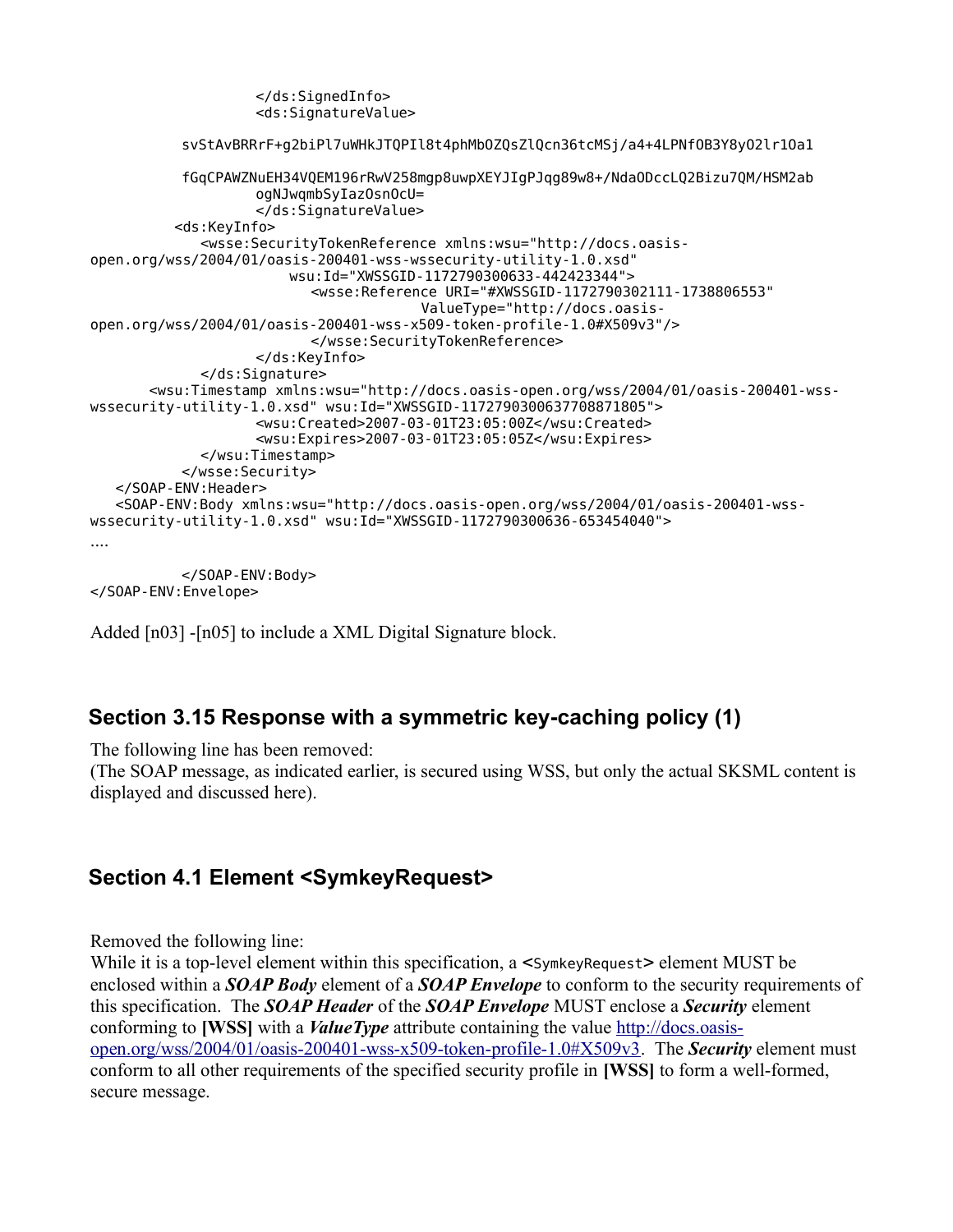# **Section 4.6 Element <SymkeyResponse>**

#### Removed the following lines:

While  $\leq$  symkeyResponse> is a top-level element within this specification, it MUST be enclosed within a *SOAP Body* element of a *SOAP Envelope* to conform to the security requirements of this specification. The *SOAP Header* of the *SOAP Envelope* MUST enclose a *Security* element conforming to **[WSS]** with a *ValueType* attribute containing the value [http://docs.oasis-open.org/wss/2004/01/oasis-200401](http://docs.oasis-open.org/wss/2004/01/oasis-200401-wss-x509-token-profile-1.0#X509v3) [wss-x509-token-profile-1.0#X509v3.](http://docs.oasis-open.org/wss/2004/01/oasis-200401-wss-x509-token-profile-1.0#X509v3) The *Security* element must conform to all other requirements of the specified security profile in **[WSS]** to form a well-formed, secure message.

## **Section 4.9 Element <SymkeyError>**

The following lines removed:

When a request for a symmetric key fails despite successfully being processed by the SOAP layer, there MUST be at least one <SymkeyError> element in a <SymkeyResponse> element. When a <SymkeyRequest> fails at the SOAP layer, the response SHALL consist of a *SOAPFault*.

# **Section 4.25 Element <KeyCachePolicyRequest>**

The following lines removed:

While it is a top-level element within this specification, a  $\leq$  symkeyRequest > element MUST be enclosed within a *SOAP Body* element of a *SOAP Envelope* to conform to the security requirements of this specification. The *SOAP Header* of the *SOAP Envelope* MUST enclose a *Security* element conforming to **[WSS]** with a *ValueType* attribute containing the value [http://docs.oasis](http://docs.oasis-open.org/wss/2004/01/oasis-200401-wss-x509-token-profile-1.0#X509v3)[open.org/wss/2004/01/oasis-200401-wss-x509-token-profile-1.0#X509v3.](http://docs.oasis-open.org/wss/2004/01/oasis-200401-wss-x509-token-profile-1.0#X509v3) The *Security* element must conform to all other requirements of the specified security profile in **[WSS]** to form a well-formed, secure message.

#### Replaced the following lines:

The <KeyCachePolicyRequest> has no child elements. The SOAP Header of the signed request provides the **SKS** server with all the information it needs to process the request: the identity of the requester, strong authentication and message integrity of the request.

#### With:

The <KeyCachePolicyRequest> has one child element. The child element has the XML Digital signature that can help the server with the identity of the requester, strong authentication and message integrity of the request.

# **Section 4.29 Use of Web Services Security (WSS)**

```
Replace "MUST" with "MAY"
```